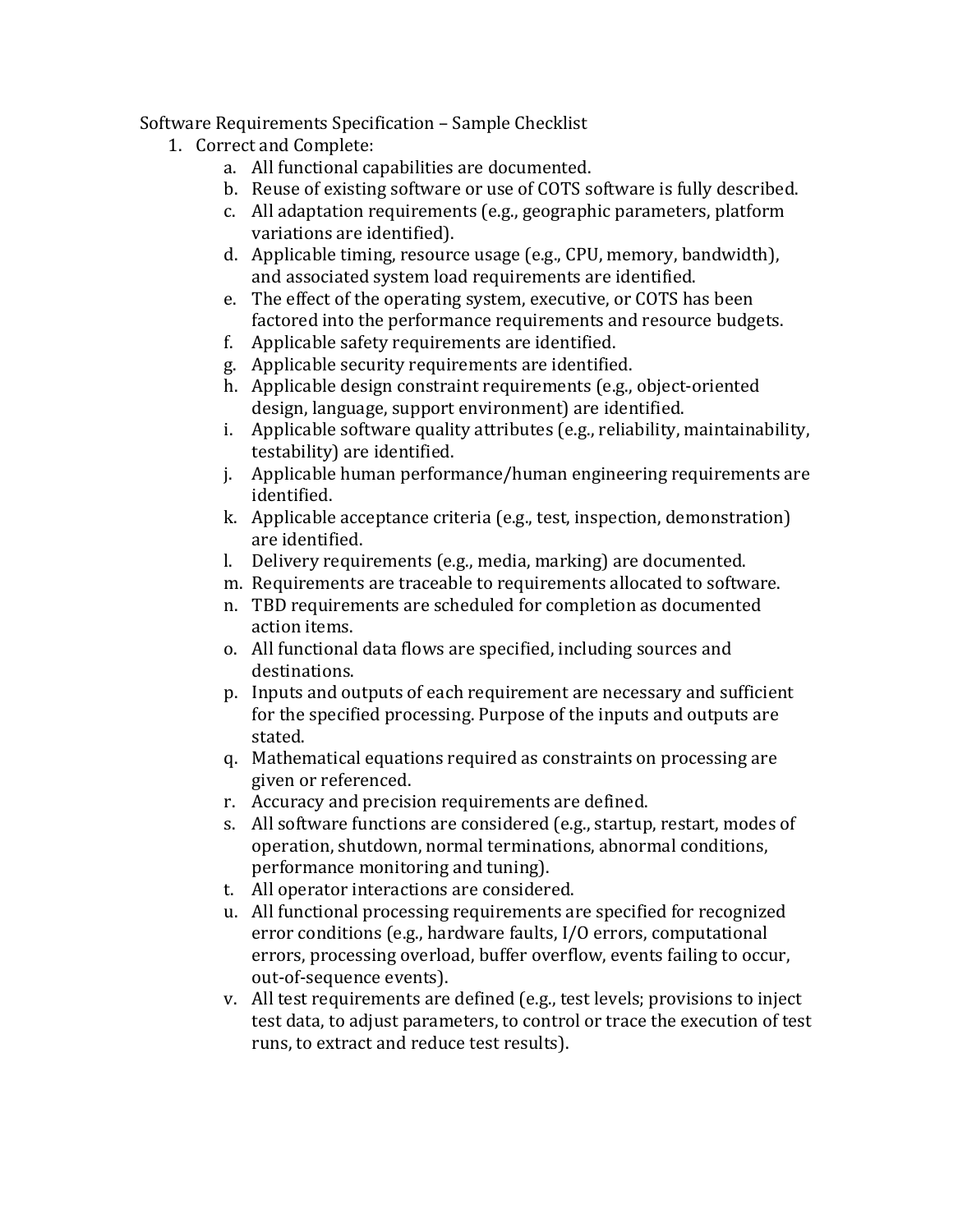- 2. Consistent:
	- a. All software requirements are derived from the system specification.
	- b. Each object is referred to by a unique name.
	- c. Each object is defined by one set of characteristics which are not in conflict with one another.
	- d. All requirements are free of logical conflicts.
	- e. All requirements are free of timing conflicts.
	- f. Each requirement is specified only once.
	- g. Requirements do not conflict with each other.
	- h. SRS is consistent with interface requirements specification and higher-level specifications.
	- i. All data and messages are specified only once.
	- j. Acronyms and abbreviations are defined and used consistently.
	- k. Mathematical equations are defined consistently.
	- l. Data flows are consistent with the specified inputs and outputs of the relevant requirements.
	- m. Data flow notations are used consistently.
	- n. Order and frequency of messages are consistent with the specified processing sequences and response times.
	- o. Message data attributes are consistent with the inputs and outputs of relevant requirements.
	- p. Loads used to allocate resource budgets are consistently specified for all functions.
	- q. Function names used in diagrams are consistent with the requirements text.
	- r. Requirements are consistent with the operational context.
- 3. Feasible:
	- a. Data expected from external sources exists at those sources.
	- b. Data sent to external destinations is expected at those destinations.
	- c. Requirements are achievable with available technology.
	- d. Necessary implementation tools are available.
	- e. Scope of requirements is realistic, considering software estimates, schedules, and support facility plans.
	- f. Based upon available facts or modeling information, the performance requirements are realistic (e.g., response times, accuracies, processing capacities).
	- g. Resource budgets are realistic (e.g., CPU time, I/O utilization, memory, worst-case loads, data storage).